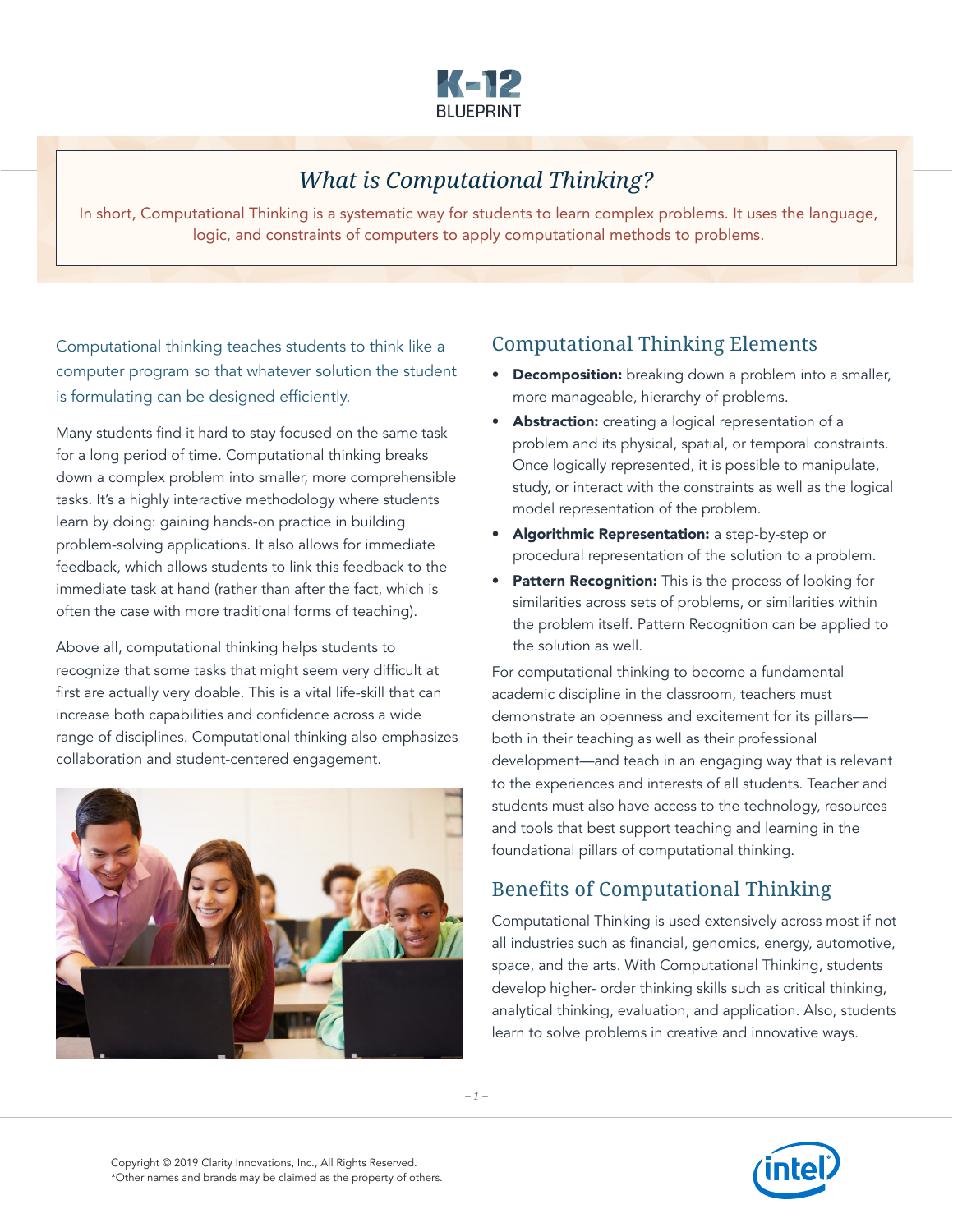## *A Brief History of Computational Thinking*

While the phrase "computational thinking" is credited to computer science professor Jeannette Wing from a 2006 Association for Computing Machinery ("ACM") essay, computational thinking itself goes back much farther.

The history of computational thinking as a concept dates back to the 1950s, while its specific components are older. Computational thinking is typically considered an amalgamation of abstraction, data representation, and the logical organizing of data. The phrase is predated by terms popularized by computing pioneers Donald Knuth and Alan Perlis such as algorithmizing, procedural thinking, and computational literacy. In 1974, Knuth wrote: "A person does not really understand something until he can teach it to a computer." Perlis, likewise, maintained that programming should be integrated into liberal higher education.

Computational thinking was first referenced by mathematician Seymour Papert as "procedural thinking" in 1980—and again in 1996—while researching computer usage, claiming that computational thinking helped define the relationship between a problem and its solution. While working at MIT (the Massachusetts Institute of Technology), Papert worked to bring computational thinking into K-12 education by helping to create a pedagogical foundation.

Though the term was already known throughout the computational science world, Jeannette Wing introduced the phrase to a broader academic audience in 2006. Wing's description of computational thinking was as a problem-solving tool that reduces problems to smaller parts, abstracts out some concerns, and chooses appropriate presentations.

The essay positioned computational thinking as a fundamental skill for everyone—not simply scientists

and professors within the computer science and academia worlds—and maintained that computational ideas should be integrated into other school subjects. By stressing the educational value of informatics (a branch of information engineering) for all learners, Wing had built upon the principles and beliefs of various computer scientists before her.

Wing later evolved her definition of computational thinking to "the thought processes involved in formulating problems and their solutions so that the solutions are represented in a form that can be effectively carried out by an information-processing agent".

It was also a case of the right place at the right time in that STEM education was top of mind with many schools and even political leaders wishing to push forward computer science objectives. Computational thinking became something of a rallying cry, with organizations such as CSTA (Computer Science Teachers Association) establishing their own computational thinking frameworks. CSTA's framework, for example, combining data organization and analysis, abstractions, and algorithmic thinking.



Technologist brothers Stephen and Conrad Wolfram both wrote about computational thinking in 2016, resulting in the launch of the Wolfram Computational Thinking Initiative. The initiative offers programs and resources to improve computational thinking skills among students everywhere. Stephen Wolfram